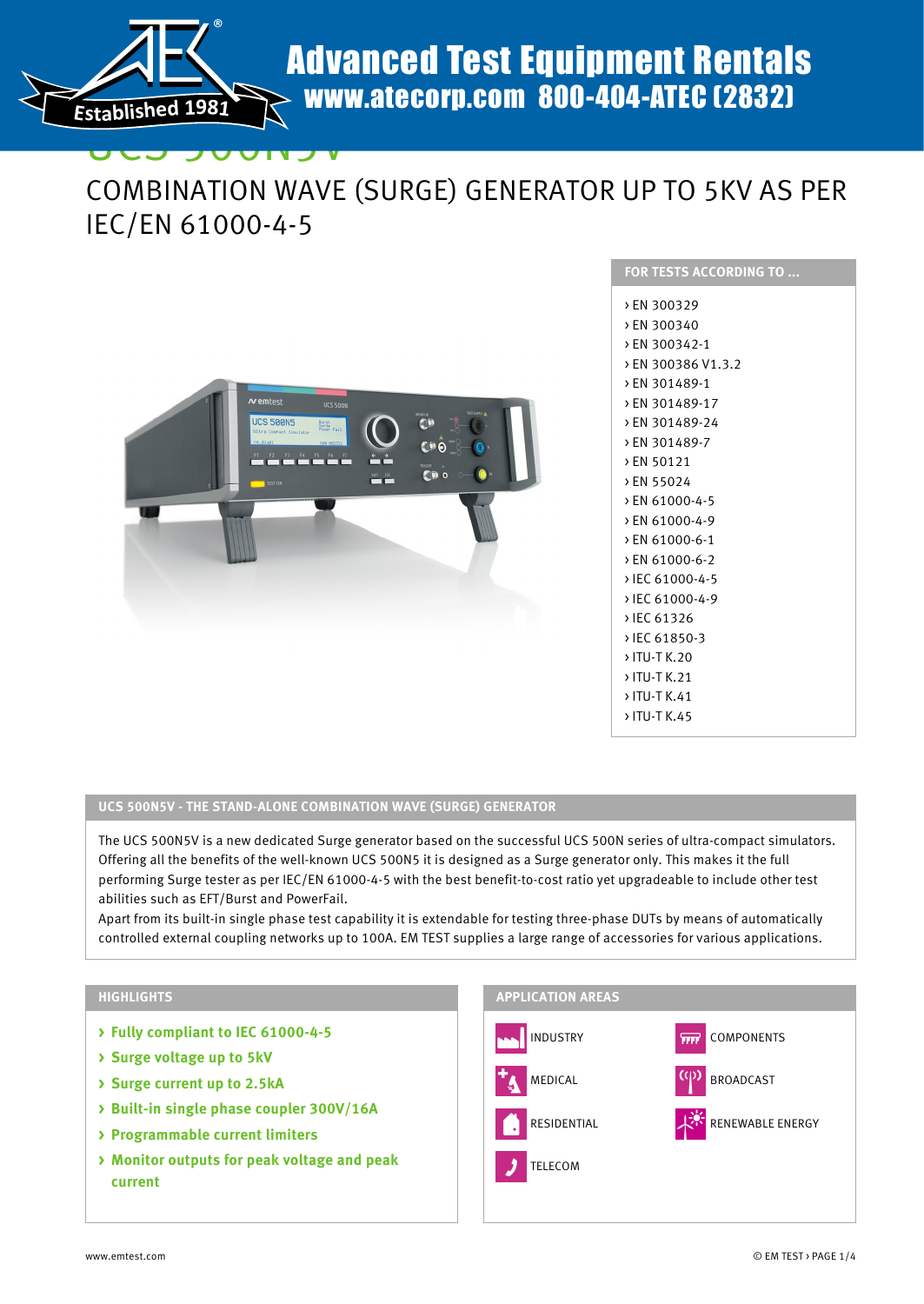

#### **TECHNICAL DETAILS**

# **COMBINATION WAVE / SURGE GENERATOR**

## **UCS 500N5V**

| As per EN/IEC 61000-4-5 and<br>EN 61000-6-1, -6-2 |
|---------------------------------------------------|
| $160V - 5,000V \pm 10\%$                          |
| $1.2$ us ± 30%                                    |
| 50us ± 20%                                        |
| Max. $2,500A \pm 10\%$                            |
| $805 \pm 20\%$                                    |
| $20$ us ± 20%                                     |
| Positive/negative/alternating                     |
| 1 - 30,000 or endless, selectable                 |
|                                                   |

## **TRIGGER CIRCUIT**

| Release of pulses | Automatic, manual, external                      |
|-------------------|--------------------------------------------------|
| Synchronization   | $0^\circ$ - 360 $^\circ$ , resolution 1 $^\circ$ |
| Repetition rate   | max. 1Hz (1s - 999s)                             |

## **OUTPUTS**

| Direct        | Via HV connectors for external<br>coupling networks $(Zi = 20$ hm with<br>optional adapter IMN 2) |
|---------------|---------------------------------------------------------------------------------------------------|
| Coupling mode | Line to line<br>$Line(s)$ to ground                                                               |
| DUT supply    | AC: 300V/16A; 50/60Hz<br>DC: 300V/16A                                                             |
| CRO trigger   | 5V trigger signal for oscilloscope                                                                |

# **MEASUREMENTS** CRO Û-monitor 10Vp at 5,000V CRO Î-monitor 10Vp at 2,500A Peak voltage 5,000V in the LCD display Peak current 2,500A in the LCD display

# **COMBINATION WAVE / SURGE GENERATOR**

| <b>TEST ROUTINES</b>             |                                                                                                                                        |
|----------------------------------|----------------------------------------------------------------------------------------------------------------------------------------|
| <b>Quick Start</b>               | One-line adjustable parameters,<br>easy-to-use                                                                                         |
| <b>Standard Test</b><br>routines | As per IEC 61000-4-5, Levels 1 - 4<br>As per EN 61000-6-1, -6-2<br>Manual Standard Test routine                                        |
| User Test routines               | Change polarity after n pulses<br>Change coupling after n pulses<br>Change voltage after n pulses<br>Change phase angle after n pulses |
| <b>Pulsed Magnetic</b><br>Field  | as per IEC 61000-4-9<br>Test levels 100, 300 and 1,000A/m<br>Test level steplessly adjustable<br>under Ouick Start                     |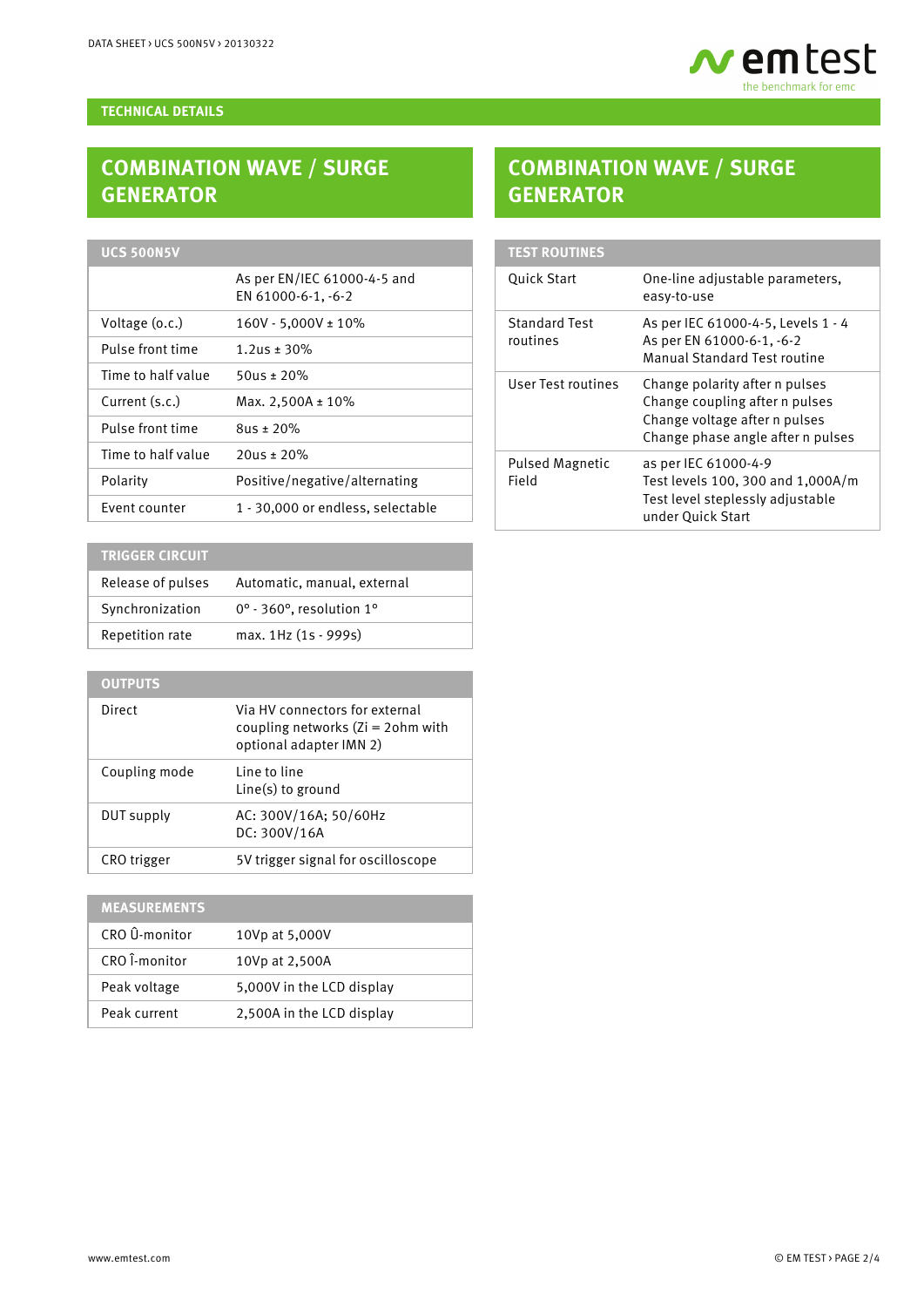

### **TECHNICAL DETAILS**

# **GENERAL DATA**

| <b>INTERFACES</b>  |                                                                  |
|--------------------|------------------------------------------------------------------|
| Serial interface   | <b>USB</b>                                                       |
| Parallel interface | IEEE 488, addresses 1 - 30                                       |
| CN interface       | 15 pin SubD connector to control an<br>external coupling network |
| Fail inputs        | DUT monitoring via Fail1 and Fail2<br>input (one each)           |

## **DIMENSIONS** Dimensions 19", 3HU Weight approx. 15kg

| <b>MAINS</b>   |                                      |
|----------------|--------------------------------------|
| Supply voltage | 115V/230VAC +10%/-15%                |
| Power          | approx. 75W                          |
| Frequency      | 50/60Hz                              |
| <b>Fuses</b>   | 2 x T 2AT (230V) or 2 x T 4AT (115V) |
|                |                                      |

| <b>SAFETY</b>    |                                 |
|------------------|---------------------------------|
| Safety standard  | EN/IEC 61010                    |
| Security circuit | Control input (24VDC)           |
| Warning lamp     | Floating contact (max. 230V/6A) |

### **ACCESSORIES INCLUDED**

| Mains supply | Plug depends on the country of use                                                   |
|--------------|--------------------------------------------------------------------------------------|
| DUT supply   | Plug depends on the country of use                                                   |
| DUT adapter  | Socket depends on the country of<br>use                                              |
|              | Operation manual,<br>Calibration certificate,<br>iec.control remote control software |

# **OPTIONS**

| <b>OPTIONAL ACCESSORIES</b>  |                                                                                                                                                 |
|------------------------------|-------------------------------------------------------------------------------------------------------------------------------------------------|
| CNV504Nx                     | Coupling network for 4 signal/data<br>lines as per IEC 61000-4-5                                                                                |
| <b>CNV508Nx</b>              | Coupling network for 8 signal/data<br>lines as per IEC 61000-4-5                                                                                |
| <b>CNI 508N1</b><br>Assembly | Set of coupling/decoupling and<br>protection networks for testing<br>unshielded and shielded high-speed<br>communication lines (Ethernet lines) |
| <b>CNV 504S1</b>             | Coupling network for 4 telecom lines<br>as per IEC 61000-4-5                                                                                    |
| <b>CNV 508S1</b>             | Coupling network for 8 telecom lines<br>as per IEC 61000-4-5                                                                                    |
| IMN <sub>2</sub>             | Impedance matching adapter to<br>match direct output to 2ohm source<br>impedance                                                                |
| <b>OBTIONAL POLIUDALENT</b>  |                                                                                                                                                 |

### **OPTIONAL EQUIPMENT** CNV 503Ax 3-phase coupling/decoupling networks as per IEC 61000-4-5 up to 100A per phase CNI 503Ax 3-phase coupling/decoupling networks as per IEC 61000-4-4 and -4-5 up to 100A per phase iec.control 1 Remote control and documentation software, including standard test routines and reporting capabilities.